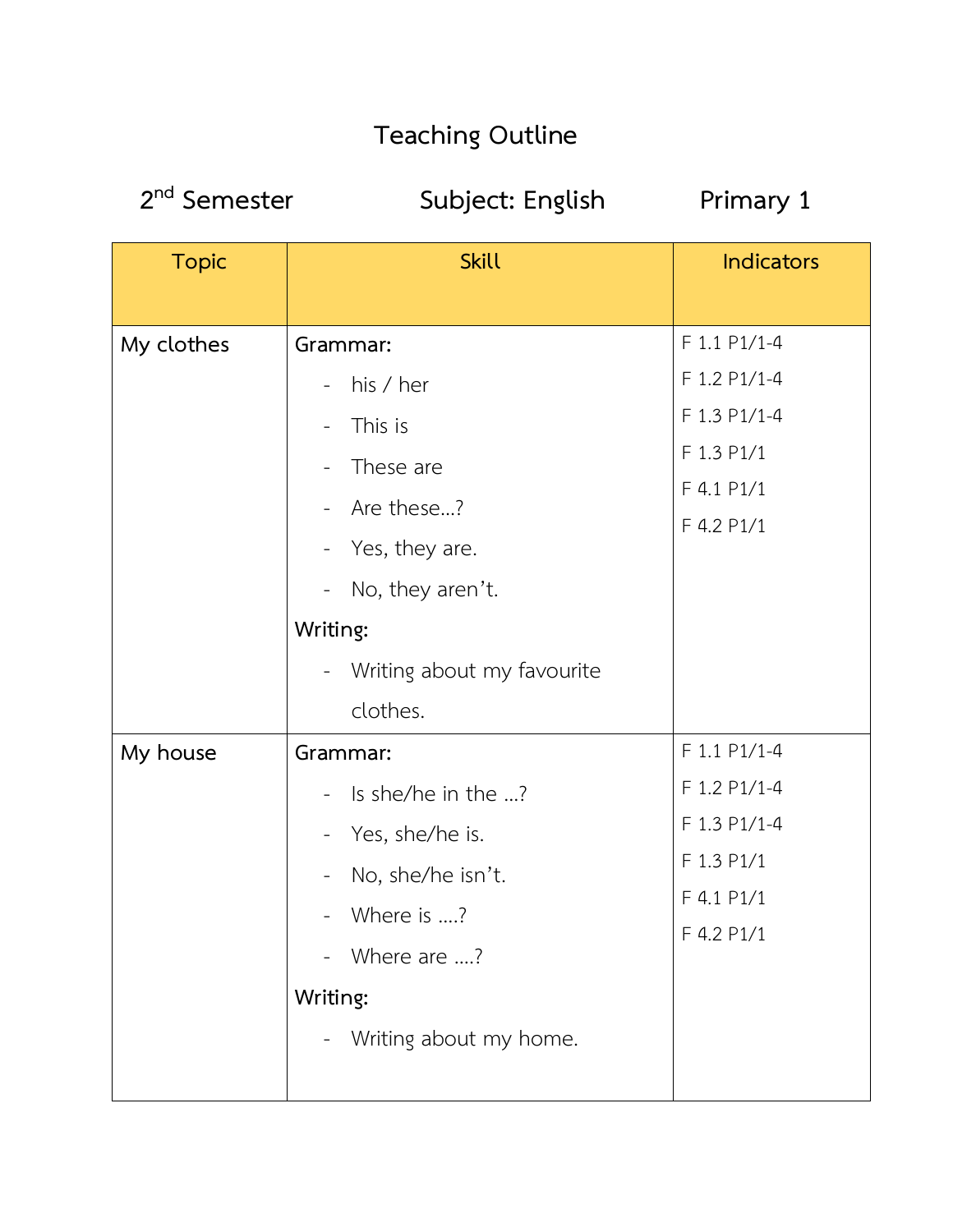| <b>Topic</b>  | <b>Skill</b>                    | <b>Indicators</b> |
|---------------|---------------------------------|-------------------|
|               |                                 |                   |
| My lunchbox   | Grammar:                        | F 1.1 P1/1-4      |
|               | I've got                        | F 1.2 P1/1-4      |
|               | I haven't got                   | F 1.3 P1/1-4      |
|               | $- a / an$                      | F 1.3 P1/1        |
|               | Writing:                        | F 4.1 P1/1        |
|               | Writing about my lunchbox.      | F 4.2 P1/1        |
| Friends and   | Grammar:                        | F 1.1 P1/1-4      |
| <b>Shapes</b> | He / She's got                  | F 1.2 P1/1-4      |
|               | It's got<br>$\equiv$            | F 1.3 P1/1-4      |
|               | He / She hasn't got<br>$\equiv$ | F 1.3 P1/1        |
|               | It hasn't got                   | F 4.1 P1/1        |
|               | Writing:                        | F 4.2 P1/1        |
|               | Writing about my friends.       |                   |
| The zoo       | Grammar:                        | F 1.1 P1/1-4      |
|               | I like                          | F 1.2 P1/1-4      |
|               | I don't like                    | F 1.3 P1/1-4      |
|               | Writing:                        | F 1.3 P1/1        |
|               | Writing about animal I like.    | F 4.1 P1/1        |
|               |                                 | F 4.2 P1/1        |
| Food and      | Grammar                         | F 1.1 P1/1-4      |
| Drinks        | Do you like?                    | F 1.2 P1/1-4      |
|               | Yes, I do.                      | F 1.3 P1/1-4      |
|               | No, I don't.                    | F 1.3 P1/1        |